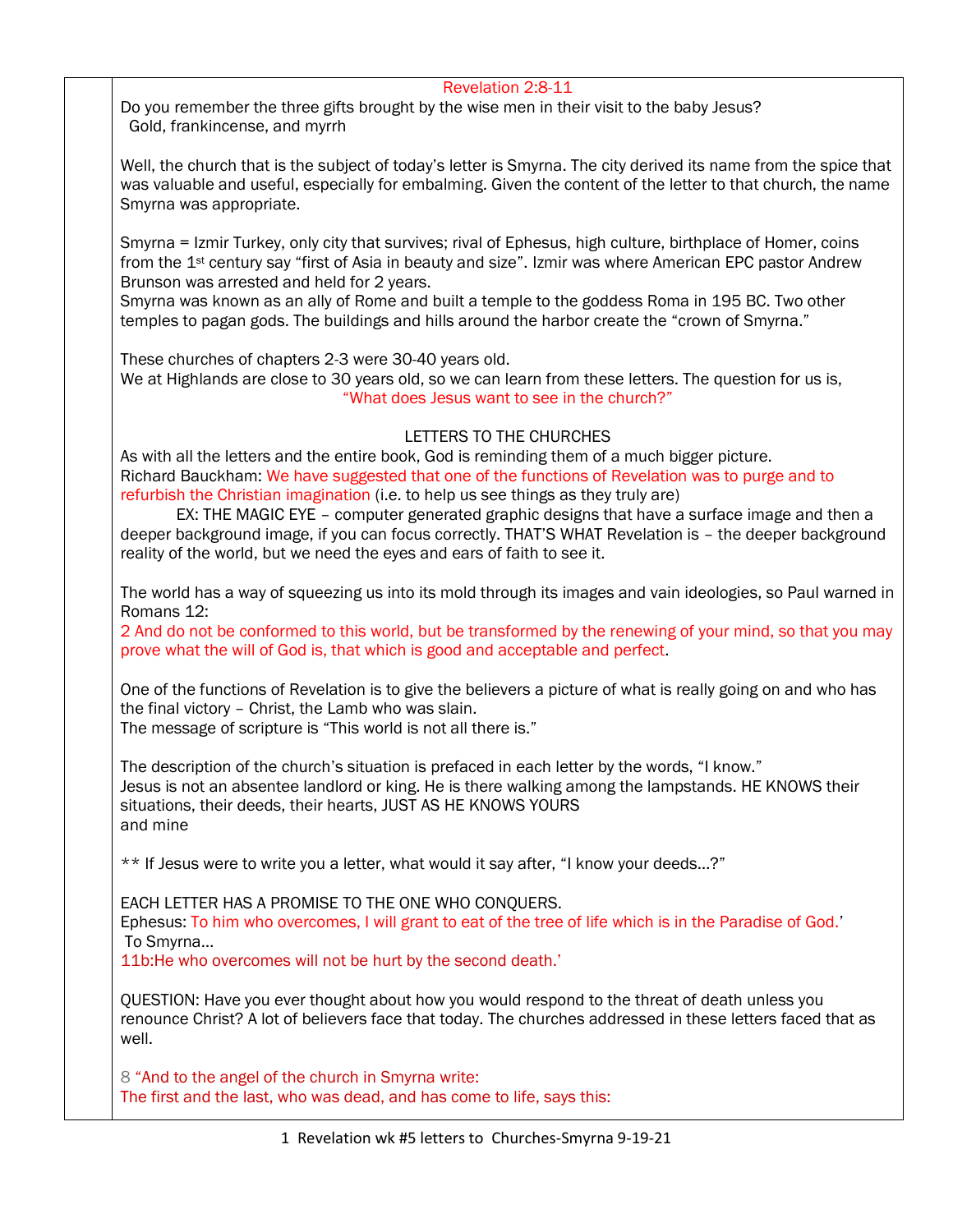9 'I know your tribulation and your poverty (but you are rich), and the blasphemy by those who say they are Jews and are not but are a synagogue of Satan. 10 Do not fear what you are about to suffer. Behold, the devil is about to cast some of you into prison, so that you will be tested, and you will have tribulation for ten days. Be faithful until death, and I will give you the crown of life. 11 He who has an ear, let him hear what the Spirit says to the churches. He who overcomes will not be hurt by the second death.'

Today we'll consider the tale of two Bishops… Polycarp and Spong (sounds like a creepy lawfirm)

This is not a letter of rebuke, but of empathy and encouragement. It is a letter to give them strength to face the test that is coming. The test is a tribulation that could result in death. Death of believers in this church will play out in a significant way later in the 2<sup>nd</sup> century as the Bishop Polycarp is killed. He was one of the key voices of the early church and was a disciple of John.

<https://christianhistoryinstitute.org/study/module/polycarp/>

Three days before he was arrested, while he was praying, he had a vision of the pillow under his head in flames. He said prophetically to those who were with him, " I will be burnt alive."

As Polycarp was being taken into the arena, a voice came to him from heaven*: "Be strong, Polycarp and play the man!"* 

No one saw who had spoken, but our brothers who were there heard the voice. When the crowd heard that Polycarp had been captured, there was an uproar. The Proconsul asked him whether he was Polycarp. On hearing that he was, he tried to persuade him to apostatize, saying, "Have respect for your old age, swear by the fortune of Caesar. Repent, and say, 'Down with the Atheists!'" Polycarp looked grimly at the wicked heathen multitude in the stadium, and gesturing towards them, he said, "Down with the Atheists!" "Swear," urged the Proconsul, "reproach Christ, and I will set you free." "86 years have I have served him," Polycarp declared, "and he has done me no wrong. How can I blaspheme my King and my Savior?"

"I have wild animals here," the Proconsul said. "I will throw you to them if you do not repent." "Call them," Polycarp replied. "It is unthinkable for me to repent from what is good to turn to what is evil. I will be glad though to be changed from evil to righteousness."

"If you despise the animals, I will have you burned." "You threaten me with fire which burns for an hour, and is then extinguished, but you know nothing of the fire of the coming judgment and eternal punishment, reserved for the ungodly. Why are you waiting? Bring on whatever you want."

Ready to be an acceptable burnt-offering to God, he looked up to heaven, and said,

"O Lord God Almighty, the Father of your beloved and blessed Son Jesus Christ, by whom we have received the knowledge of you, the God of angels, powers and every creature, and of all the righteous who live before you, I give you thanks that you count me worthy to be numbered among your martyrs, sharing the cup of Christ and the resurrection to eternal life, both of soul and body, through the immortality of the Holy Spirit. May I be received this day as an acceptable sacrifice, as you, the true God, have predestined, revealed to me, and now fulfilled. I praise you for all these things, I bless you and glorify you, along with the everlasting Jesus Christ, your beloved Son. To you, with him, through the Holy Ghost, be glory both now and forever. Amen."

In this letter to Smyrna, Jesus says, "10 Do not fear what you are about to suffer. Behold, the devil is about to cast some of you into prison, so that you will be tested, and you will have tribulation for ten days. Be faithful until death, and I will give you the crown of life... 11 .... He who overcomes will not be hurt by the second death

Matt 10:28 And do not be afraid of those who kill the body but are unable to kill the soul; but rather fear Him who is able to destroy both soul and body in hell.

There is an eternal reality and judgement that surpasses physical death, so live in light of that eternal reality. We can take heart in knowing that all of our trials and tribulations pass through the nail-scarred hands of Christ.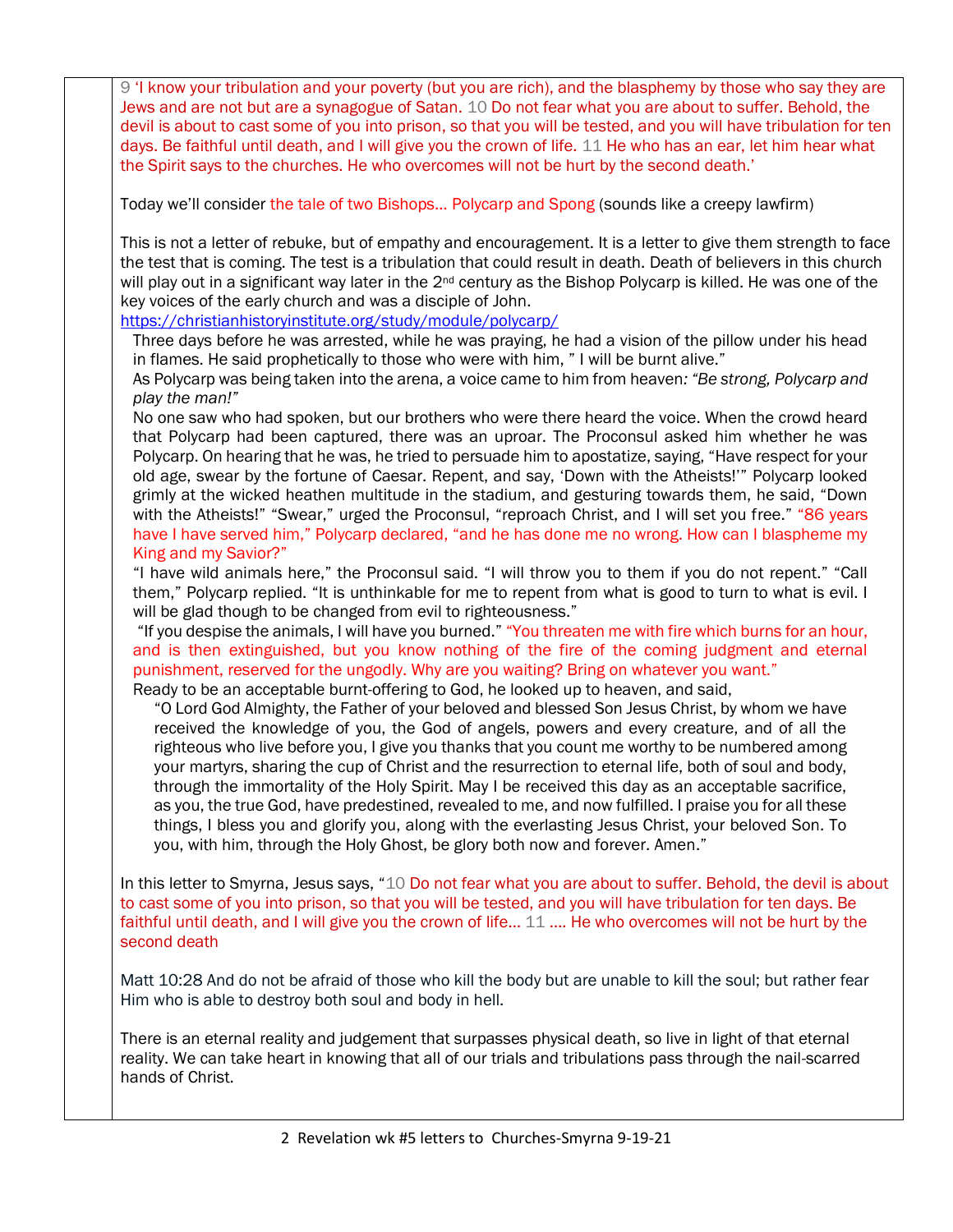These words of encouragement seem so far removed from our reality in the 'Christian west' for the past 1500 years, but the original audience needed to hear them. Believers around the world, then and today, have needed to hear them. This eternal perspective of Christ as ruler of all the kings of the earth is needed to resist the absolutizing and totalitarian power structures of the world (Bauckham Theol of Rev p. 160- 161). Lord Acton is known for this statement, "Power corrupts, and absolute power corrupts absolutely." In saying this, He is channeling the warning of Revelation, whether he meant to or not. We need to read Revelation with open ears so that we can know what counter-cultural living means for us today as we seek to resist the constant squeeze of the world. The word 'tribulation' v. 10 refers to "pressure, burden, persecution'. These are not the ordinary interruptions of daily life, but typically the pressure that comes from standing for the values of the kingdom of Christ. When it comes to living counter-culturally, Jesus knows where of he speaks. He was counter- culture to both the Jews and the Romans, and he died as a result. But as first born from the dead, He is able to encourage the church at Smyrna (and Lafayette) The first and the last, who was dead, and has come to life, says this: 9 'I know your tribulation and your poverty (but you are rich), and the blasphemy by those who say they are Jews and are not but are a synagogue of Satan. 10 Do not fear what you are about to suffer.... Be faithful until death, and I will give you the crown of life v. 8 Jesus was dead and has come to life. He is qualified to speak to those who may face death as he gives the promise the crown of life to those who are faithful unto death. "It is a pity that saints should be so fond of life as they often are: they ought to be always on good terms with death." Thomas Boston, Human Nature in its Fourfold State JESUS WAS FAITHFUL UNTO DEATH – That was the mark of his love for us and of His humble obedience to the Father – Phil 2 The Christian view of suffering always begins with the cross. Christ suffered so we should not be surprised when we also suffer for following Him. Jesus says that we are blessed to suffer in his name. Polycarp certainly believed it. v. 9 What is going on with these 'synagogues of Satan?' D. Johnson: …We suspect these opponents are *physical* descendants of Israel who have rejected their Messiah (Jesus) and thus forfeited their claim to Israel's covenantal identity. Such synagogues, capitalizing on their standing in Judaism (and recognition by Roman authorities), slander those who follow Jesus. In fact, Jesus had predicted that his followers would be expelled from synagogues (John 16:2–4); and that is what happened (Acts 13:44–45; 18:12–13). The Jewish community was well entrenched in Smyrna, while the church was fairly new (Koester p. 274. There was probably a mixture of gentile and Jewish background believers in the church which may have created some of the tension with the other Jews.) This letter is revealed by a Jew to a Jew – Jesus to John, so it is not hate speech, nor should be used to justify Christian acts of violence against Jews. It does however manifest some of the early pressure that the ethnic Jews were putting on the Christians. The book of Acts is full of this conflict. The church in Smyrna is called poor, but rich. Poor in terms of material wealth, but rich in faith. They likely suffered economic hardship because of their faith – you could be denied jobs for not engaging in the required worship of the State or the state sponsored gods. The Jews were engaged in blasphemy against Christ by their mistreatment of the church. At this time, Rome didn't usually initiate action against Christians but responded to accusations or concerns voiced by others. (Koester p. 280) The text doesn't spell out the concerns, but history indicates that the Christians were accused of: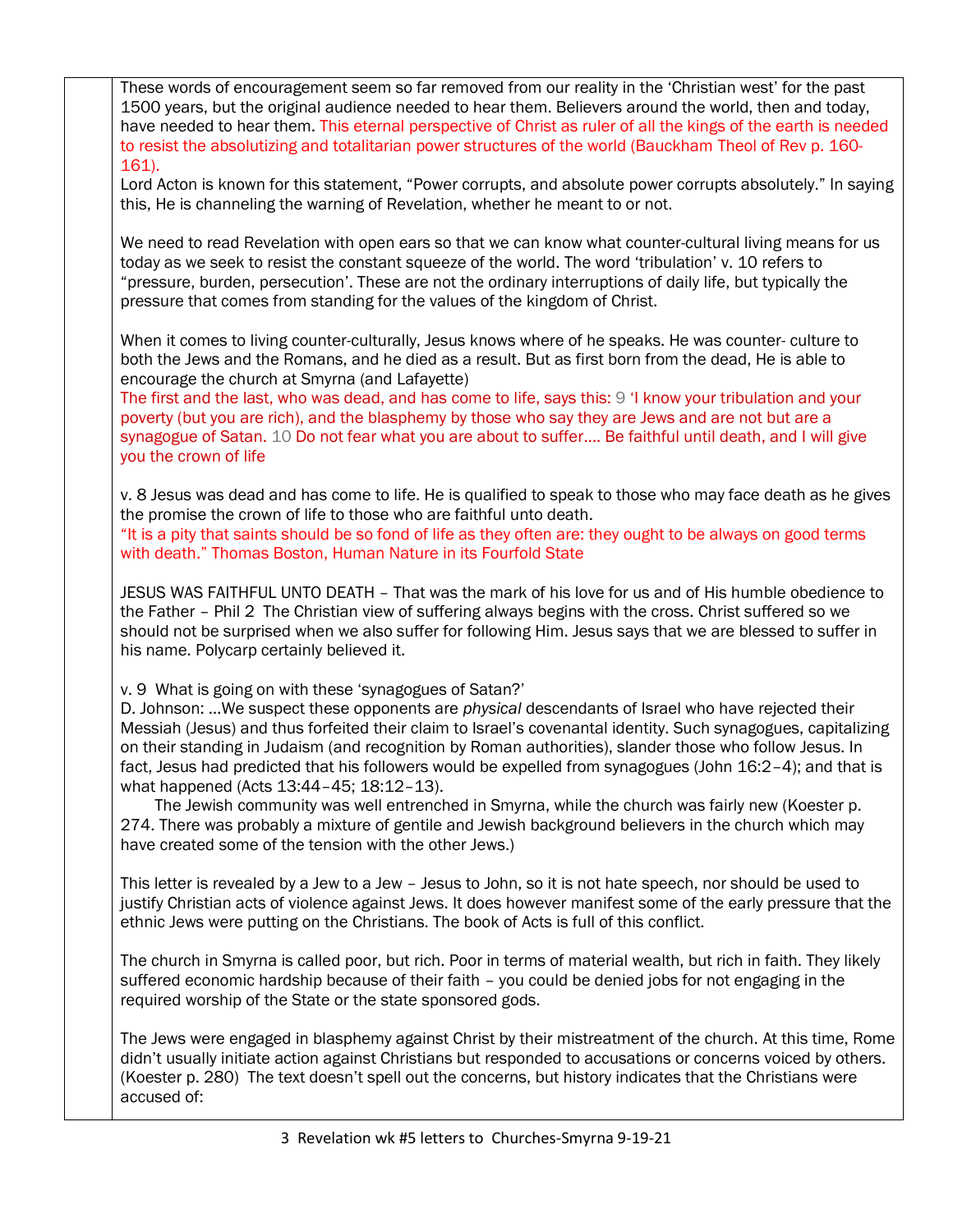-cannibalism ("eat my flesh, drink my blood and you will have eternal life Jn 6"), -immorality (kissing among 'brothers and sisters'),

-destruction of the family ("he who loves his mother and father more than me…'), -atheism (Rome had many gods, temples, statues, Christians had none), -disloyal troublemakers (enemies of the State because they didn't bow the knee to Caesar Acts 17 – "another king, Jesus"))

We read in a number of places in Paul's letters of a similar distinction between true and false Judaism, the true and false sons of Israel, or Israel after the flesh and Israel after the spirit. This is another entire sermon, but what is said here is seen throughout the OT and NT. Genetics and ethnicity are NOT the keys to being a true 'son of Israel'. The real issue is faith in God and His promises revealed in the Messiah.

## v. 10 Be faithful until death, and I will give you the crown of life

This crown of life is in contrast to the 'crown of Smyrna'…

The city itself began at the harbor and traversed the narrow foothills. Behind the city rose a hill covered with temples and noble buildings which encircled a hill named the Pagos, but the hill was also called the "the Crown of Smyrna" because of the way the buildings formed a crown around the hill.

The crown of Smyrna disappeared as the city changed over the years. The crown of life is eternal. The laurel wreaths or crowns awarded to the victors in competition would fade, but the crown awarded to the faithful was eternal, even if they were killed.

 The world is always ready to celebrate or give 15 minutes of fame i.e. a laurel wreath, to those who embrace its distorted and broken values. Often people who sign on to the current message of culture are acclaimed or applauded for their 'courage' by the cultural elites. REAL COURAGE is standing firm for God's kingdom values in the face of the cultural thought police. Sadly, we are all too often sucked into the race for the crown or smile of the world.

## VOV THE SAVIOUR…

May thy dear Son preserve me from this present evil world, so that its smiles never allure, nor its frowns terrify, nor its vices defile, nor its errors delude me

v. 11 Rayburn: The death of the body in this world is the first death; the existence of the soul in a condition of alienation from God and suffering his judgment in the world to come is the second death. Death in the Bible is never extinction, never the end of a person's existence; it is always a condition of that existence. Life and death are the two ways of existing as a human being.

## THE SECOND BISHOP of our story: John Shelby Spong, the anti-Polycarp.

Believers, then and now, could expect opposition to come from outside the church, and 2:9 refers to the synagogues of Satan who blaspheme Christ and his truth. I want to point out the danger of opposition from within the visible church.

Last Sunday (9/12/21) we got news of the death of Episcopalian Bishop John Shelby Spong. He was the Bishop of the diocese of Newark from 1979-2000. He was noted for his own very unorthodox (progressive views). The thing that made John Shelby Spong so famous, or infamous, was the fact that he basically abandoned every major tenet of biblical Christianity. He sought a complete theological reformulation of Christianity itself.

 FOR EXAMPLE:As for the proclamation of the resurrection, The first and the last, who was dead, and has come to life, Spong offered this thesis. (2015)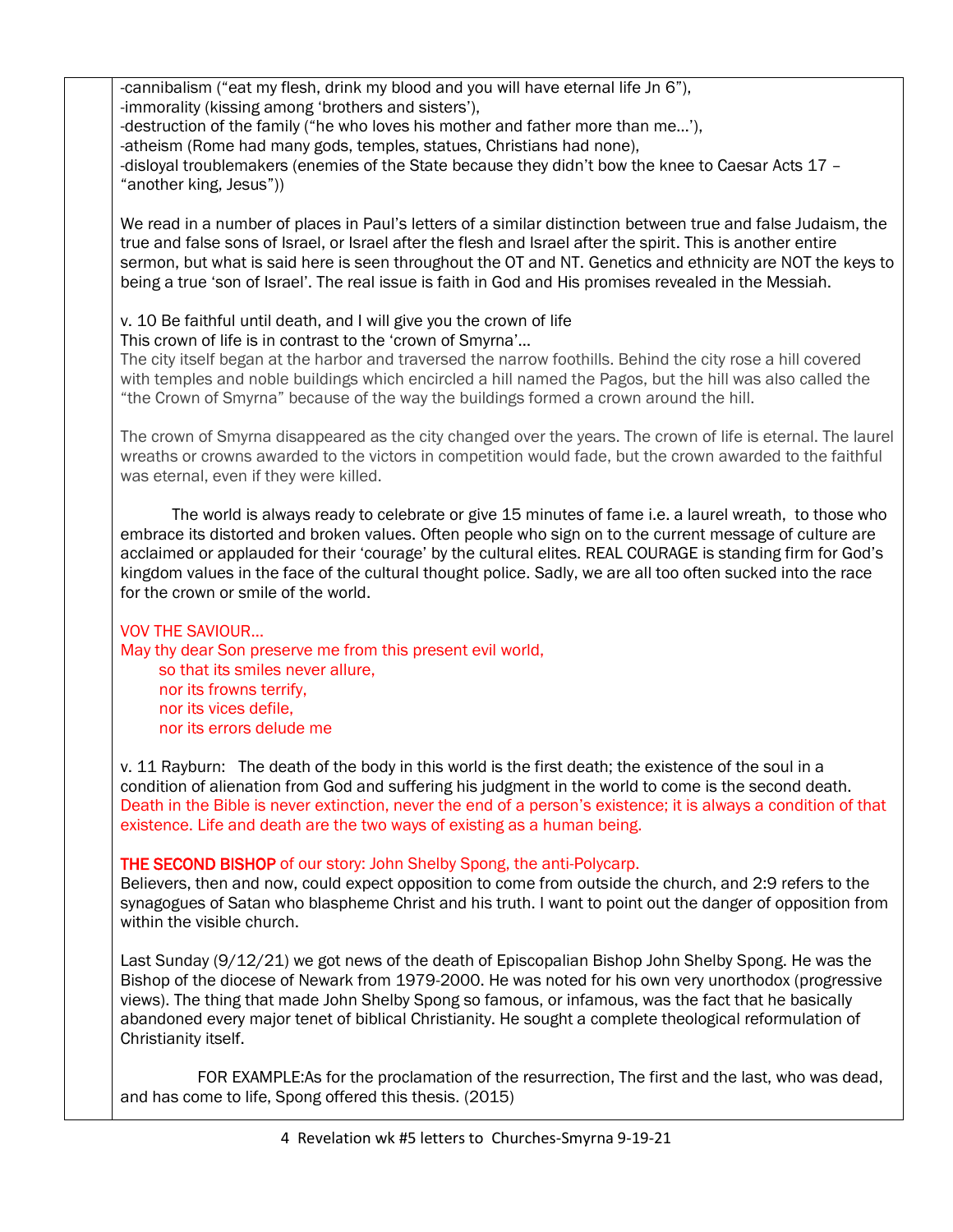<https://progressivechristianity.org/resources/charting-the-new-reformation-part-iii-the-twelve-theses/> The Easter event transformed the Christian movement, but that does not mean that it was the physical resuscitation of Jesus' deceased body back into human history. The earliest biblical records state that "God raised him." Into what, we need to ask. The experience of resurrection must be separated from its later mythological explanations. Whereas Polycarp, the Bishop of Smyrna, was faithful unto death, Bishop Spong wasn't faithful at all. In a December 2015 article for 'progressive Christianity … Can a new Christianity for a new world be forged on the basis of these Twelve Theses? Can a living, vital and real faith that is true to the experience of the past, while dismissing the explanations of the past, be

born anew in this generation? ... I issue this call to the Christian world to transform its holy words of yesterday into believable words of today. If we fail in this task there is little reason to think that Christianity, as presently understood and constituted, will survive this century. I invite you, my audience, including academics, scholars, pastors, faithful and disillusioned people alike in the pews and even those who have long ago given up any religious commitments to take up citizenship in "The Secular City," to join in this journey and to engage this debate.

Not the words of a faithful witness, but at least there was a Dec 2015 OFFER \$25 Holiday Gift subscription to Bishop Spong's Weekly Newsletter.…(P. T. Barnum was right…"there's a sucker born every minute")

Bishop Polycarp or Bishop Spong?

Who had an ear to hear what the Spirit said to the churches?

Be faithful until death, and I will give you the crown of life. 11 He who has an ear, let him hear what the Spirit says to the churches. He who overcomes will not be hurt by the second death.'